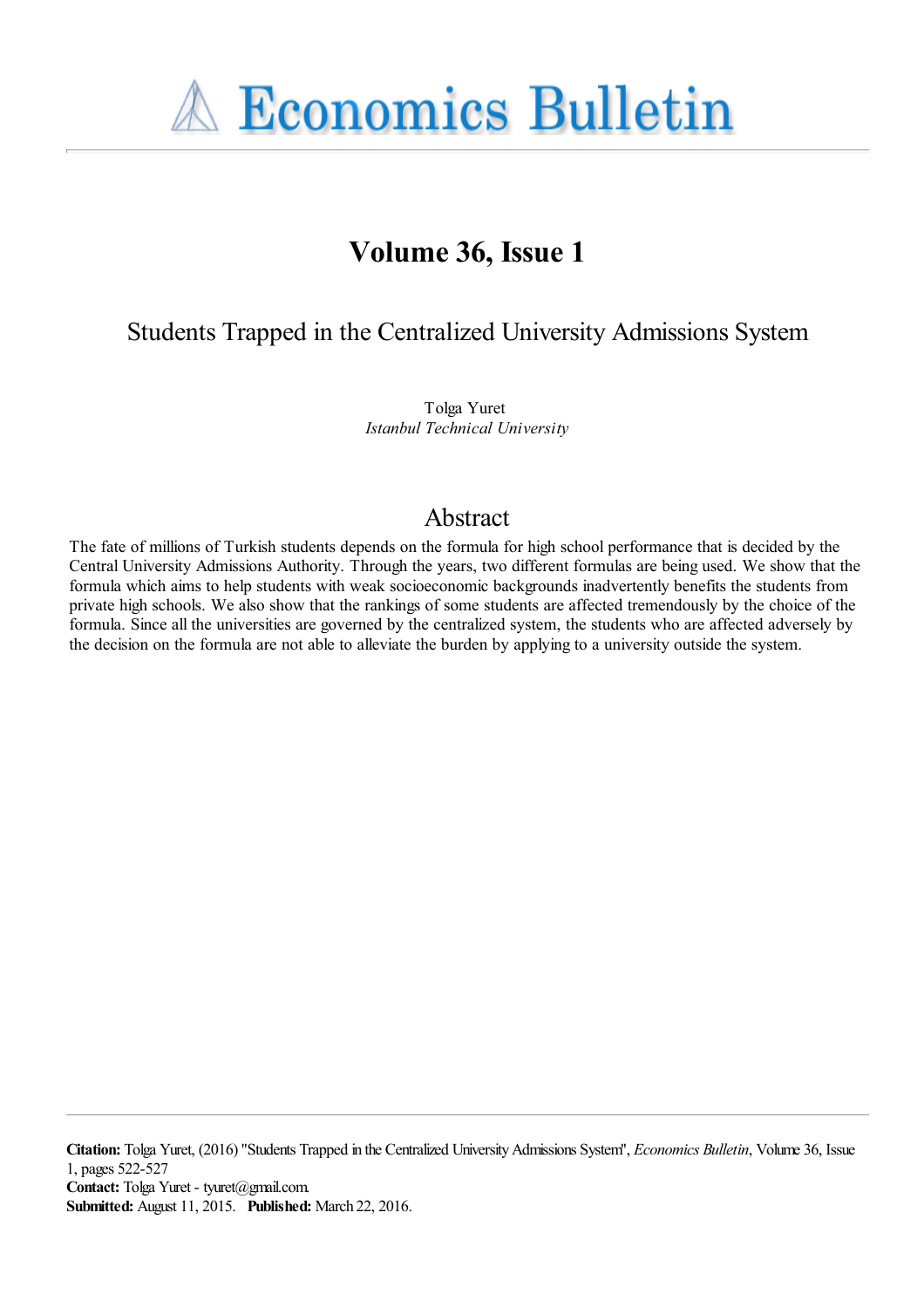## **1. Introduction**

The Central University Admissions Authority ranks millions of Turkish students by their academic performance. The academic performance of a student is computed by adding her achievement from the centralized SAT like test to her high school performance.

Through years, two different formulas for high school performance are being used. The first formula is called the High School Achievement Score (HSAS) and used before 1999 and after 2013. HSAS of a student depends on how her GPA is compared to the average GPA in her high school. This formula gives an advantage to the students from weak high schools. Consider two students who have similar academic ability. The student from the weaker high school probably has a higher HSAS because it is easy for her to outperform her weak classmates. Good students from disadvantaged backgrounds usually end up in weak high schools because of the lack of opportunity. Therefore, HSAS aims at protecting the good students from weak socioeconomic backgrounds who attend weak high schools.

The second formula is called Weighted High School Achievement Score (WHSAS) and used between 1999-2013. WHSAS also compares the student to the average student in her high school but weighs her performance by the quality of her high school. The quality of the high school is measured by using the high school's average performance from the centralized test. WHSAS aims at efficiency by placing the students who are from strong high schools to better universities.

HSAS helps the students who have weak socioeconomic backgrounds in an indirect way. Instead of using HSAS, the Central University Admissions Authority can ask each student's socioeconomic background and use a policy that directly favors the disadvantaged students. However, such a policy is not juristically feasible.

A similar juristical obstacle restricts United States universities to enact their affirmative action policies. Prior to mid 1990's direct affirmative action policies were being freely used. The universities were asking the student's ethnicity and were admitting a certain fraction from each race group. But after mid 1990's this practice was banned for some state universities so they started to use indirect policies. For example, Texas State University system started to use ten percent policy which gives an automatic admission to the student who is at the top ten percent of any high school in Texas. Since, the high schools are highly segregated in Texas, state universities are able to admit many minority students without directly asking for their race. Unfortunately, the indirect affirmative action policies are proved to be highly inefficient. (Chan and Eyster 2003, Fryer et al. 2008) High school ranking is not strongly correlated with university performance if one does not adjust for the high school quality. Therefore, indirect policies achieve minority representation at the cost of getting students with much lower academic backgrounds. On the contrary, the efficiency cost of direct affirmative action policies are much lower.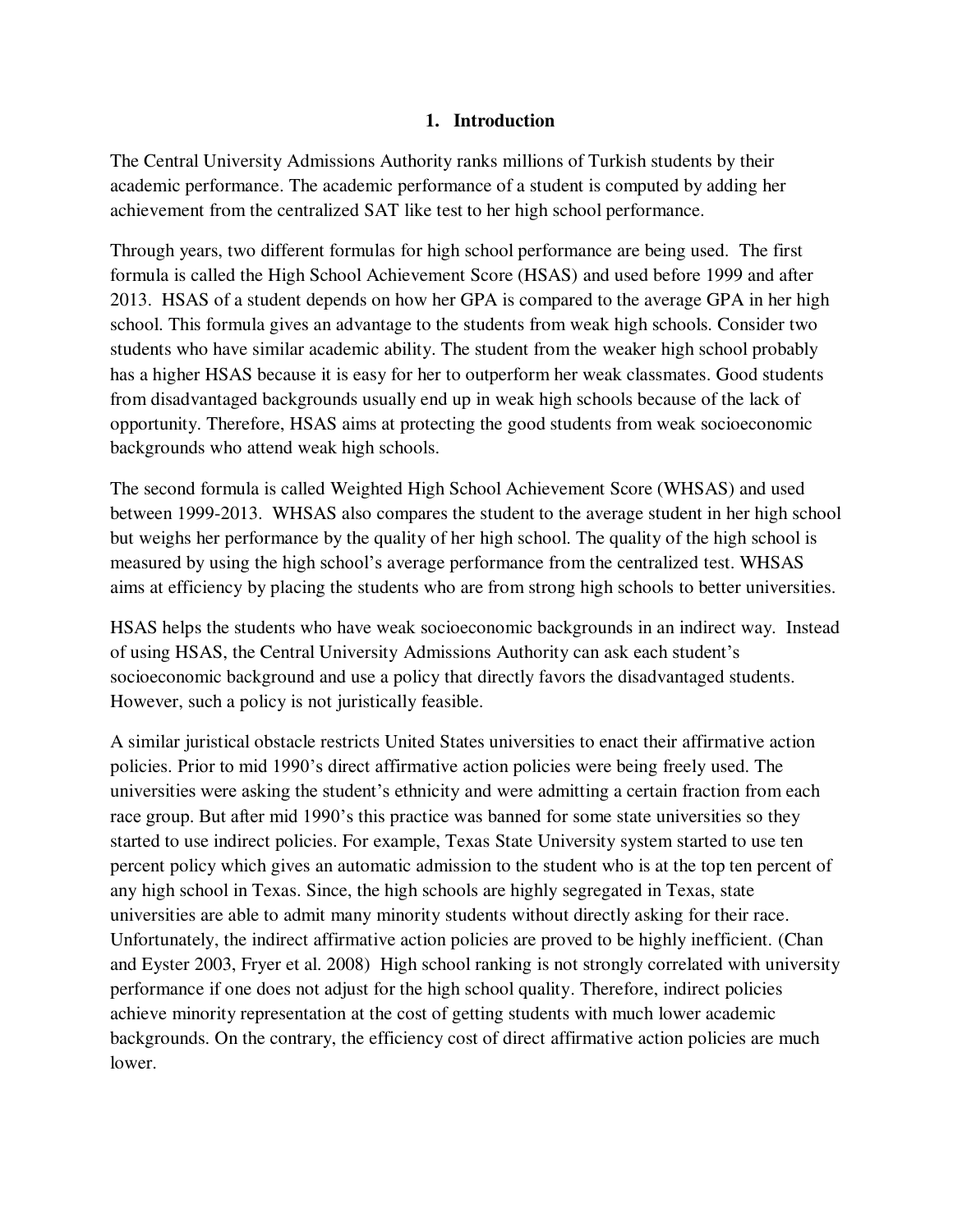High school achivement is a very important factor for university achievement. Arcianado and Koedel (2014) shows that the high school rank and high school quality are the two important predictors for university completion rates. Other factors such as the ACT scores are not as important. In the Turkish system, both HSAS and WHSAS contain high school rank of the student but WHSAS also takes the high school quality into account. Therefore, Central University Admissions Authority leaves out an important factor for university achievement when they switch from HSAS to WHSAS.

Apart from efficiency cost, the indirect policies have some unintended consequences. The good students from weak high schools do not always have disadvantaged backgrounds. We show that HSAS gives the students from private high schools an advantage over the students from selective public high schools. The rest of our findings confirm that HSAS helps the disadvantaged students. The students who attend regular and vocational public high schools and students who reside in poorer cities perform better under HSAS.

The fate of the millions of Turkish students depends on the selection of the formula for high school performance. The students whose rank is low under the chosen formula are trapped and affected severely because of the two properties of the Turkish university admissions system. First, the admissions is centralized so all the private and public universities have to comply with the formula for high school performance. Therefore, a student whose rank is low under the chosen formula cannot improve her situation by applying to a university outside the system. This would be different in a decentralized system such as in United States. A student who is not accepted by a Texas state university because of the top ten percent policy can apply to other universities. Second, the placement is done at the department level rather than at university level in Turkey. For example, a student is placed to Istanbul University biology department rather than to Istanbul University. Since the capacity of a specific department is small, even a small change in the rankings make a big difference in a student's placement. If the students were being admitted to a university as in United States, even a major change in the student's rankings might not affect her final placement.

#### **2. Data**

We use the university admissions data-set from 2005. All students are required to take the centralized test in order to be placed to any of the Turkish universities. The data-set has the centralized test score, HSAS and WHSAS for each of the 1.8 million students who take the test. Out of four types of centralized test score, we use the quantitative test score which is used when placing the students to science, engineering and medical science departments. These departments are arguably the most prestigious departments in the Turkish university system. We use the location and type of the high schools in order to get the socioeconomic background of the student.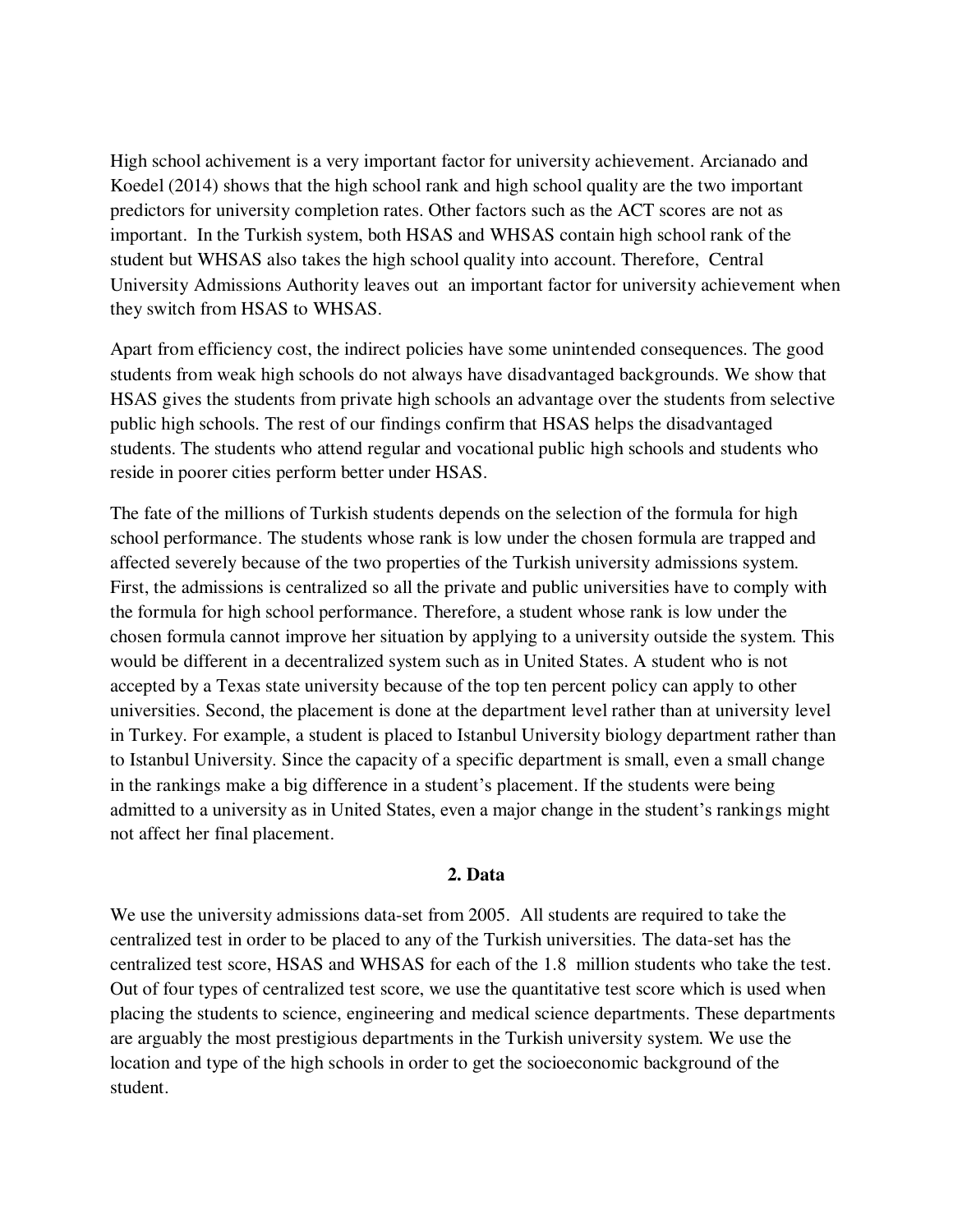We take the population and GDP data for each city from Turkish Statistical Institute. We rank cities according to their GDP per capita and divide them to four equally populated groups.

### **3. Analysis**

Table 1 gives the distributional effect of the choice of the high school performance formula. We simply add the WHSAS and HSAS to the centralized test scores of the students and rank them according to their total scores. In general, HSAS achieves its equalitarian objective. Girls are favored upon boys. 15 girls replaced 15 boys in the top 1000 and 238 girls replaced 238 boys in the top 10000 when HSAS is used instead of WHSAS. The high schools which have weaker student base such as Vocational, Religious, Teacher Training and Regular High Schools have more students in the top rankings under HSAS. The students from the selective public high schools such as Anatolian and Science high schools lose ground to the students from weaker high schools. The students who are from the cities in the top quartile income group also lose from the equalitarian HSAS formula.

There is an unintentional consequence of the equalitarian HSAS formula. The private high schools also gain from HSAS formula. HSAS does not differentiate between the weak private schools and weak public high schools. Therefore, students who attend weak private high schools also benefit from HSAS formula which aims at favoring underprivileged students.

|                                 |              | Top 1000    |                  | Top 10000    |             |          | Number   |
|---------------------------------|--------------|-------------|------------------|--------------|-------------|----------|----------|
|                                 | $\%$         |             |                  |              |             | of       |          |
|                                 | <b>WHSAS</b> | <b>HSAS</b> | Change           | <b>WHSAS</b> | <b>HSAS</b> | % Change | Students |
| Boy                             | 749          | 724         | $-0.03$          | 6679         | 6441        | $-0.04$  | 1051909  |
| Girl                            | 251          | 266         | 0.06             | 3321         | 3559        | 0.07     | 799689   |
| Regular Public High Schools     | 14           | 18          | 0.29             | 605          | 769         | 0.27     | 1033936  |
| Anatolian High Schools          | 425          | 431         | 0.01             | 5211         | 5134        | $-0.01$  | 104239   |
| Science High Schools            | 330          | 281         | $-0.15$          | 1726         | 1396        | $-0.19$  | 4584     |
| Private High Schools            | 196          | 224         | 0.14             | 2026         | 2218        | 0.09     | 164860   |
| Teacher Training High S.        | 34           | 45          | 0.32             | 420          | 464         | 0.10     | 13198    |
| Vocational & Religious H.S.     | 1            | 1           | $\boldsymbol{0}$ | 12           | 19          | 0.58     | 524033   |
| <b>Location Income Bracket:</b> |              |             |                  |              |             |          |          |
| <b>First Quarter</b>            | 248          | 222         | $-0.10$          | 2456         | 2321        | $-0.05$  | 488931   |
| <b>Second Quarter</b>           | 409          | 421         | 0.03             | 3576         | 3557        | $-0.01$  | 540236   |
| <b>Third Quarter</b>            | 235          | 245         | 0.04             | 2512         | 2591        | 0.03     | 453756   |
| Fourth Quarter                  | 108          | 112         | 0.04             | 1450         | 1524        | 0.05     | 365236   |

Table 1. The distributional effect of the high school performance formula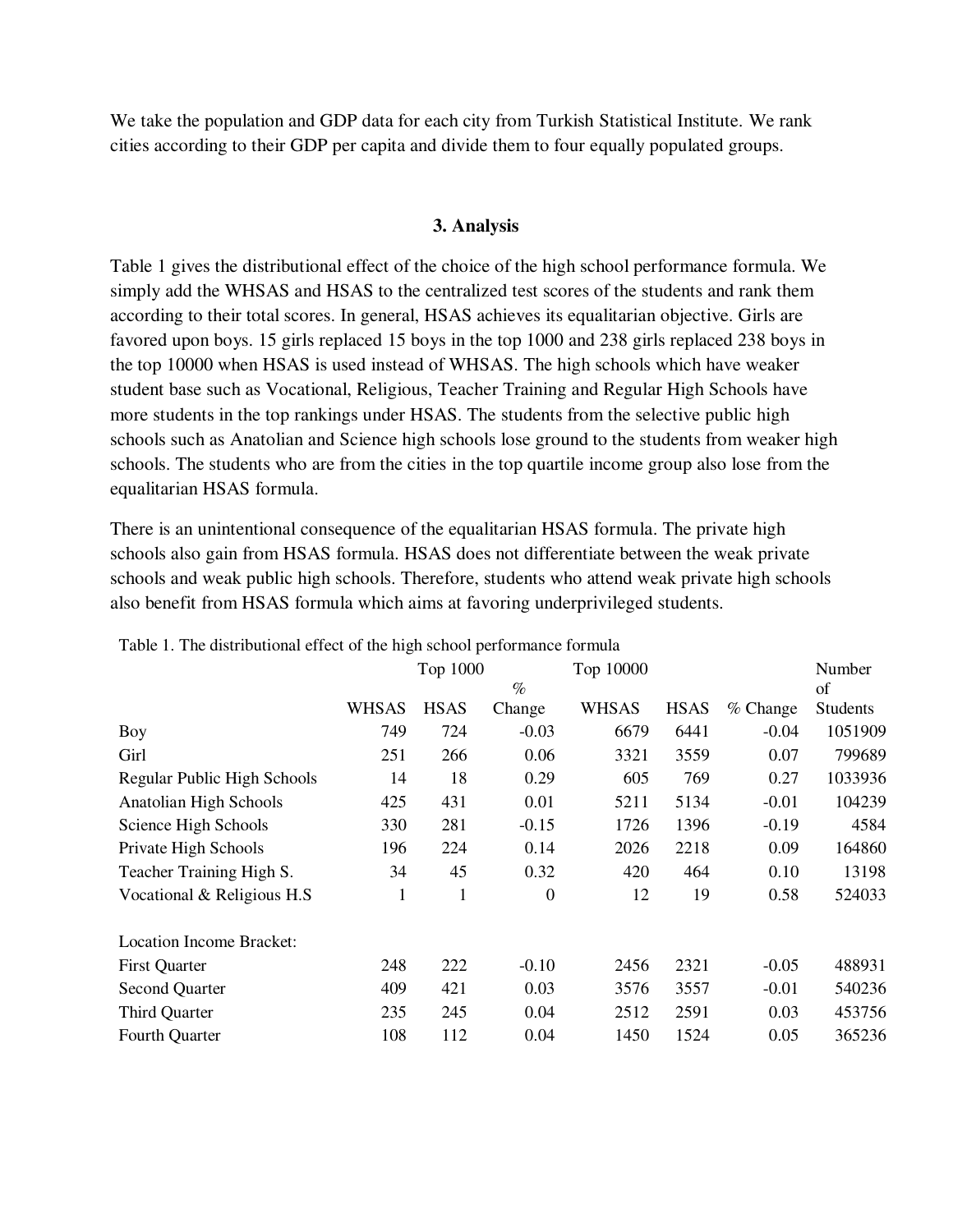The choice of HSAS aims at protecting the disadvantaged groups. But at the end of the day, individual students are affected. 874 students are in the top 1000 in both HSAS and WHSAS. The distribution of the remaining 126 students are shown in Figure 1. 89 students who are in top 1000 under WHSAS are between 1001-2000 under HSAS. Ten students who are in the top 1000 under WHSAS fall below 5000 under HSAS. Note that the placement is done at the department level which has a typical size between 50 to 100. Therefore the students who are ranked even slightly lower probably loses a desired option. The students who fall behind thousands of students are at a serious disadvantage. Since all public and private institutions are in the same centralized system, the students cannot mitigate the disadvantage of the system by looking at the alternatives outside the system.

Although there are some students who are significantly disadvantaged due to switch to HSAS, there are no students who benefit to that extent. We see from Figure 1 that all 126 students who move to top 1000 after a switch to HSAS are already in top 2000. In other words, some students from high quality high schools lose a lot when the high school quality is not taken into account, whereas the students from poor quality high schools have only marginal benefits when the high school quality is not taken into account. This asymmetric relation is not confined to students who are in top 1000 but can be seen at all ranking levels.

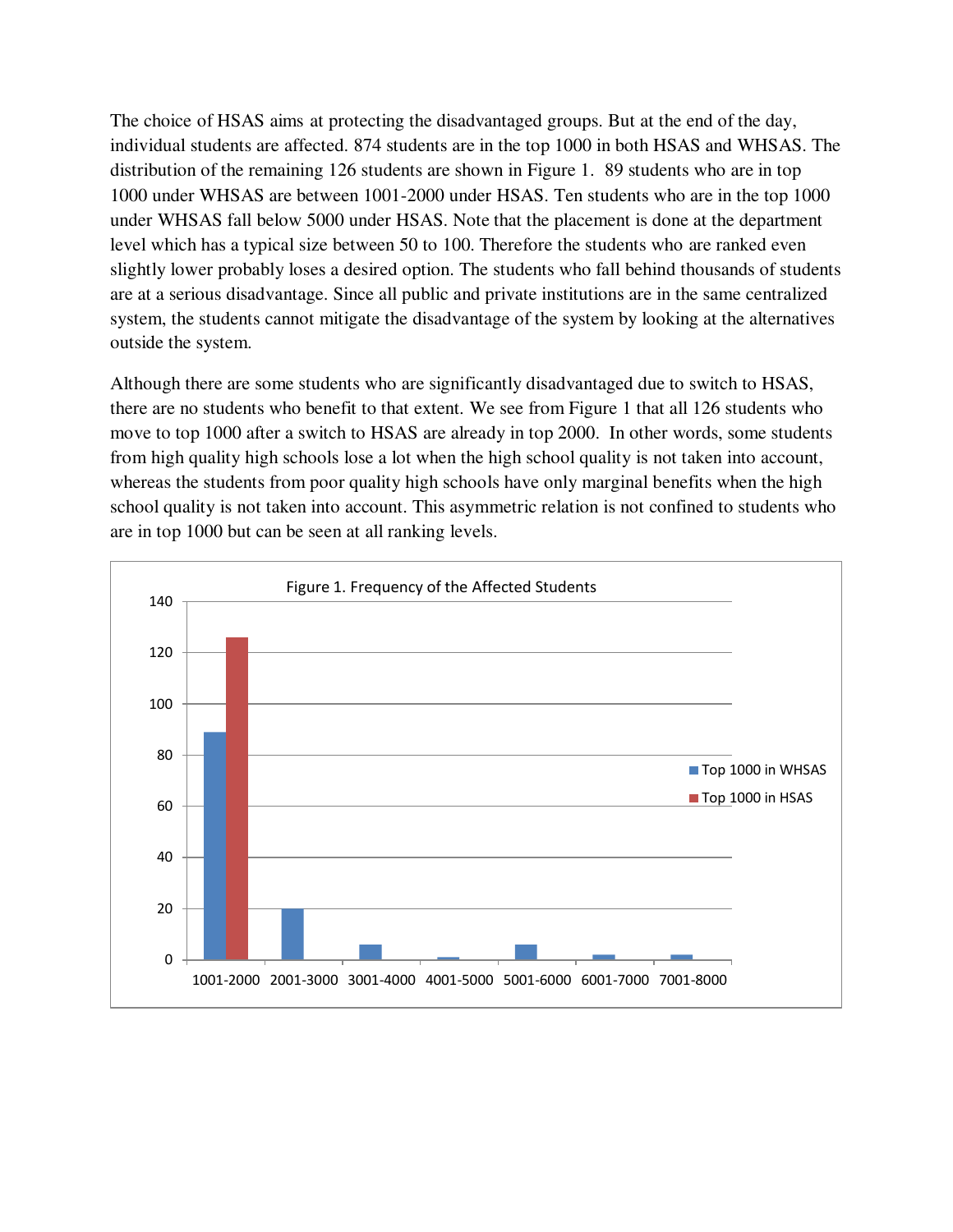#### **4. Conclusion**

The efficiency dimensions of the high school achievement formula is not emphasized in Turkey. For example, the advocates of the WHSAS formula do not emphasize the role of high school quality and they do not perform studies such as Arcianado and Koedel (2014) to show that high school quality is a vital factor for university success. The policy discussions focus on the distributional effects. Although all public high schools are free of charge, there is an entrance exam to the prestigious public high schools. Those students who have inadequate parental income or reside far away from the prestigious high schools are at a disadvantage to be placed in the prestigious high schools. Moreover, the underprivileged students are unlikely to access resources to prepare for the university entrance exam. HSAS formula aims to give an advantage to these underprivileged students. On the contrary, WHSAS formula aims to protect the prestigious public high school students.

The students know that it is a good strategy to attend lower quality high schools and outperform classmates when the HSAS formula is used. Therefore, there are incentives for the students to act strategically. The students drop out prestigious public high schools in their last years and graduate from weaker high schools to attain a higher HSAS. This strategy clearly harms the prestigious public high schools because they end up having few graduates and the importance to get into a prestigious public high school decreases when the student is unable to get the honor to be its graduate.

HSAS policy is conceptually parallel to indirect affirmative action policies such as the Texas ten percent policy. Both policies are aimed to help the students from disadvantaged background. Both policies harm the incentives to become a student in a prestigious high school. If it is sufficient to be in the top ten percent in any high school, there would not be any incentive to go to a prestigious high school and study hard to outperform good students. Likewise, HSAS kills the incentives to be in a prestigious high school by giving the same high school achivement score to the students with the same high school rank irrespective of the quality of the high school that they graduate.

If the central authority is able to detect the underprivileged students and gives an advantage directly to them, then this policy would be conceptually parallel to the direct affirmative action policies where the university are able to admit the black students directly. As we mentioned in the introduction, a direct policy is shown to be more efficient than an indirect policy. The distributional objectives is an additional constraint and decrease the university success of the entering class whether the policy is direct or indirect. However, the efficiency cost for the indirect policy is much higher.

The Turkish University entrance examination is considered to be fair because the students who have better academic performance are given priority in the placement. However, there are many different ways to measure academic performance and each method produces a different result for